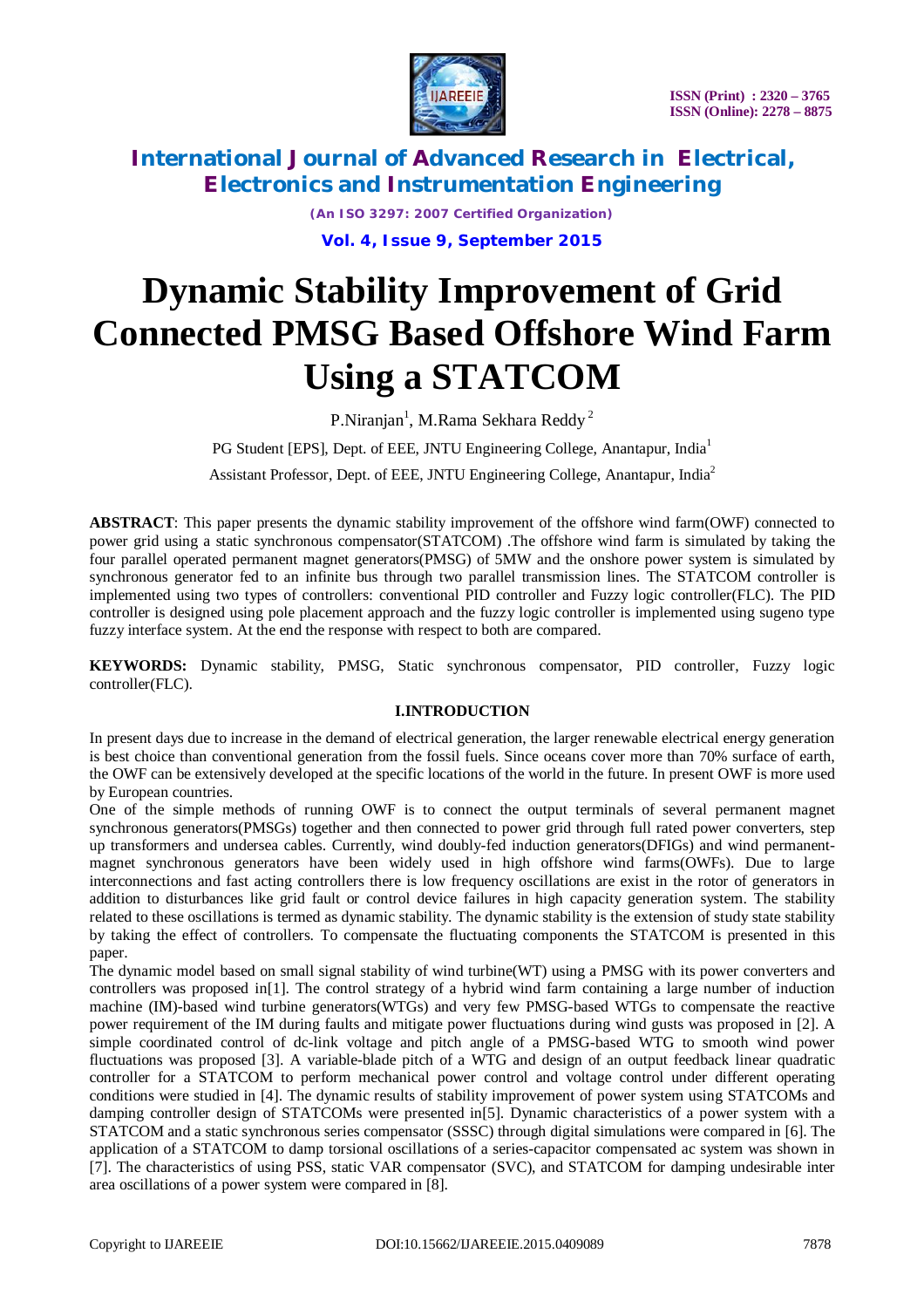

*(An ISO 3297: 2007 Certified Organization)*

#### **Vol. 4, Issue 9, September 2015**

This paper is organized as below. The configuration and the employed model for studied OWF with STATCOM. The design procedure for the PID controller of proposed STATCOM and fuzzy logic controller were depicted. This paper focus on the dynamic stability of the studied system with the above two controllers and are compared with without controller under three phase short circuit fault is described. Finally, specific conclusions of this paper are described.

#### **II. CONFIGURATION OF THE STUDIED SYSTEM**

Fig.1 shows the configuration of studied system. The wind farm is modeled with four parallel operated PMSG based wind turbine generators of 5MW each. To maintain the grid interconnection standards the PMSGs are joined at common offshore ac bus through full rated power converter and 3.3/23 kV transformers. The wind farm is interconnected to onshore power system through step up transformer of 23/161 kV and the cable at the point of common coupling(PCC) of onshore power system. The onshore power system is modeled as one-machine infinitebus(OMIB) system. The OMIB system is modeled with the synchronous generator(SG) of 615MVA is connected to the grid through step up transformer of 15/161 kV and two parallel transmission lines(TL1 and TL2). The STATCOM of ±5MVAR is connected at the common offshore ac bus.



Fig. 1 Configuration of studied offshore wind farm with STATCOM

The employed mathematical models of studied system are described below.

#### *1) Wind turbine*

The captured mechanical power (in W) by wind turbine is

$$
P_m = \frac{1}{2} \rho A_r V_w^3 C_p (\lambda, \beta) \tag{1}
$$

Where  $\rho$  air density (kg/m<sup>2</sup>), A<sub>r</sub> is the blade swept area(m<sup>2</sup>), V<sub>w</sub> is the wind speed in (m/s) and C<sub>p</sub> is the dimensionless power coefficient of wind turbine. The cut in, rated and cutout wind speeds of studied wind turbine are 4, 14 and 25 m/s respectively.

#### *2) Mass spring damper system*

The each WT is directly connected to rotor shaft of wind PMSG and it can be represented by a two inertia reduced order equivalent mass spring damper model is shown in fig.2.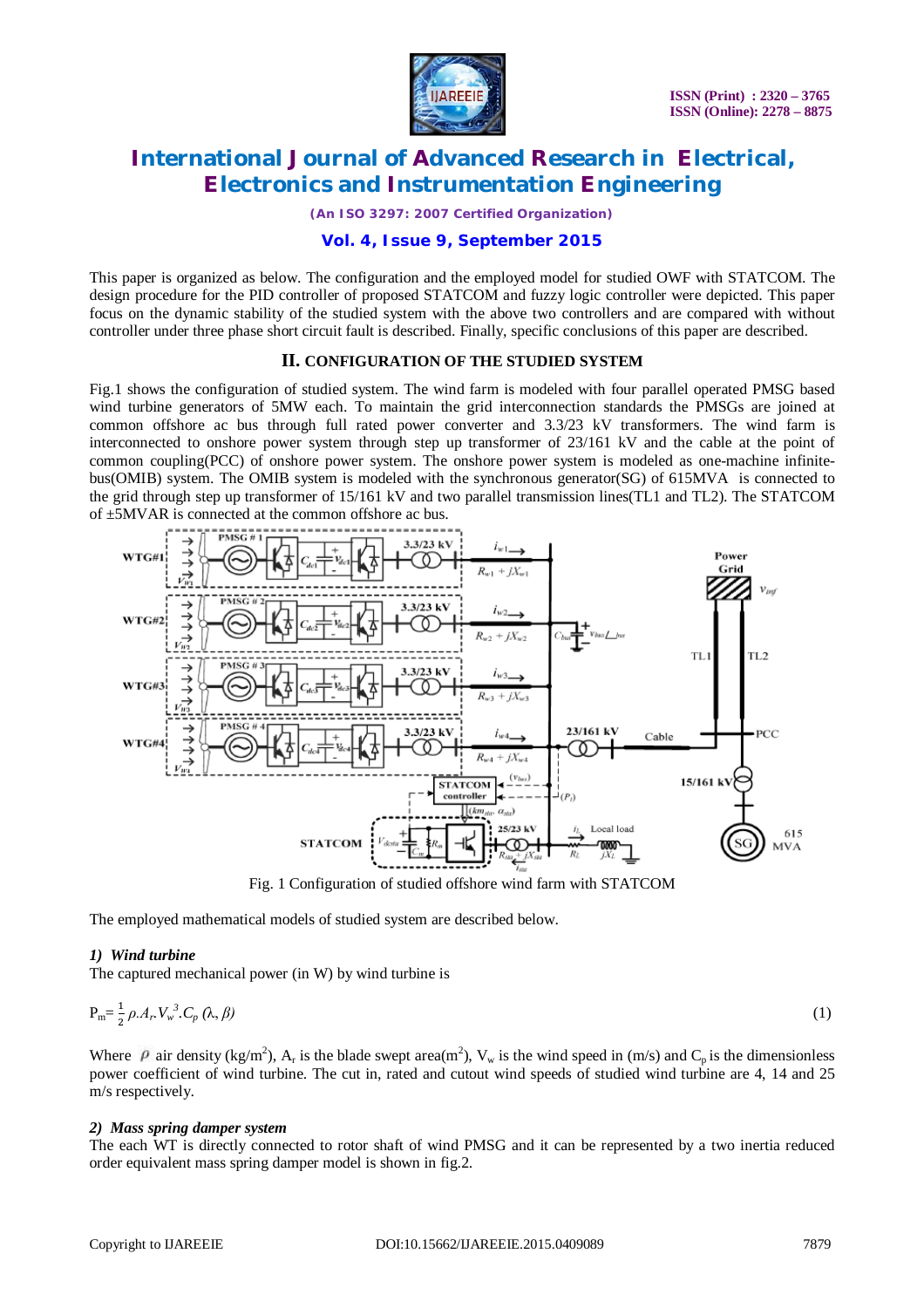

*(An ISO 3297: 2007 Certified Organization)*

#### **Vol. 4, Issue 9, September 2015**



Fig. 2 Two inertia reduced order model of each WT connected rotor shoft of wind PMSG The per unit equations of motion for the two inertia reduced order model of coupling of WT to the PMSG is expressed by

| $2H_h p(\omega_h) = T_m - K_{hg} \theta_{hg} - D_{hg} \omega_h$ | (2) |
|-----------------------------------------------------------------|-----|
| $2H_g p(\omega_g) = K_{hg} \theta_{hg} + D_{hg} \omega_h - T_e$ |     |
| $p(\theta_{hg}) = \omega_h(\omega_h - \omega_g)$                | (4) |

Where p is the differential operator with respect time;  $H_h$  and  $H_g$  are the inertias of the hub and the PMSG respectively;  $\omega_h$  and  $\omega_g$  are the angular speeds of the hub and the PMSG, respectively;  $D_{hg}$ ,  $K_{hg}$  and  $\theta_{hg}$  are the mechanical damping coefficient, spring constant, and rotor-angle difference between the hub and the PMSG, respectively;  $T_m$  and  $T_e$  are the mechanical input torque and the electromagnetic torque of the PMSG, respectively.

#### *3) PMSG and power converters*

The p.u. d-q axis equivalent circuit model of studied PMSG, where q-axis is fixed on the machine rotor and rotate at rotor speed, can be expressed by

$$
v_{qs} = -r_s i_{qs} + \frac{pv_q}{\omega_b} + \frac{\omega_r}{\omega_b} \psi_d \tag{5}
$$

$$
v_{ds} = -r_s i_{ds} + \frac{p\psi_d}{\omega_b} - \frac{\omega_r}{\omega_b} \psi_q \tag{6}
$$

In the above 
$$
\Psi_q
$$
 and  $\Psi_d$  are given by  
\n $\Psi_q = (X_{mq} + X_{ls})i_{qs} = -X_q i_{qs}$  (7)

$$
\Psi_{d} = (X_{md} + X_{ls})i_{ds} + X_{md}i_{m} = -X_{d}i_{ds} + X_{md}i_{m}
$$
\n(8)

where  $\Psi$  is the per-unit flux linkage,  $v_s$  is the per-unit stator winding voltage, i<sub>s</sub> is the per-unit stator winding current,  $X_m$  is the per-unit magnetization reactance,  $X_1$  is the per-unit leakage reactance,  $i_m$  is the per-unit magnetization current,  $\omega_r$  is the per-unit rotational speed, and  $\omega_b$  is the per-unit base speed.

The PMSG in the wind turbine model is shown in fig.3.



Fig. 3 PMSG in wind turbine model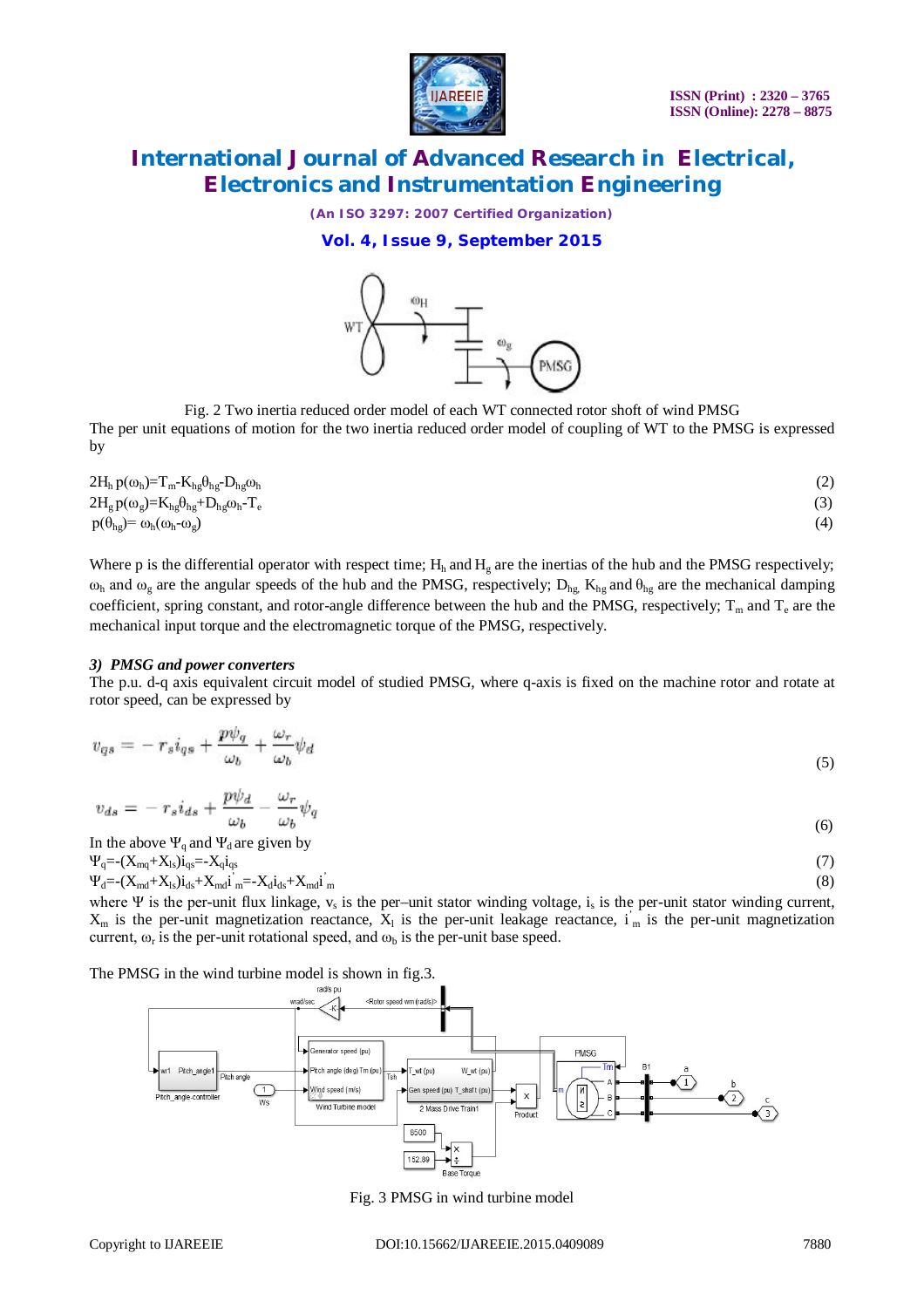

*(An ISO 3297: 2007 Certified Organization)*

### **Vol. 4, Issue 9, September 2015**

The power converters used to control the gird parameters is shown in Fig. 4.



The input – axis per-unit voltages of the voltage-source converter (VSC) converter of a wind PMSG can be expressed by

| $V_{cond} = km_{cond}V_{dc}$                                                             |  | (9)  |
|------------------------------------------------------------------------------------------|--|------|
| $v_{\rm conq} = km_{\rm conq} v_{\rm dc}$                                                |  | (10) |
| The output – axis per unit voltages of the VSC inverter of a wind PMSG can be written by |  |      |
| $v_{\text{invd}} = km_{\text{inv}} sin(\alpha_{\text{inv}}) v_{\text{dc}}$               |  |      |
| $v_{invq}$ = $km_{inv}cos(\alpha_{inv})v_{dc}$                                           |  | (12) |
|                                                                                          |  |      |

In Matlab/Simulink model this power converter is implemented using the universal bridge with IGBTs as the power electronic devices.

#### *4) STATCOM controller*

The proposed control circuit of the studied STATCOM is shown in Fig. 5.



Fig. 5 the control diagram for employed STATCOM

The per unit d and q axis output voltages of the proposed STATCOM are

$$
v_{\text{qstat}} = V_{\text{dcsta}} km_{\text{sta}} cos(\theta_{\text{bus}} + \alpha_{\text{sta}})
$$
\n
$$
v_{\text{dstat}} = V_{\text{dcsta}} km_{\text{sta}} sin(\theta_{\text{bus}} + \alpha_{\text{sta}})
$$
\n(14)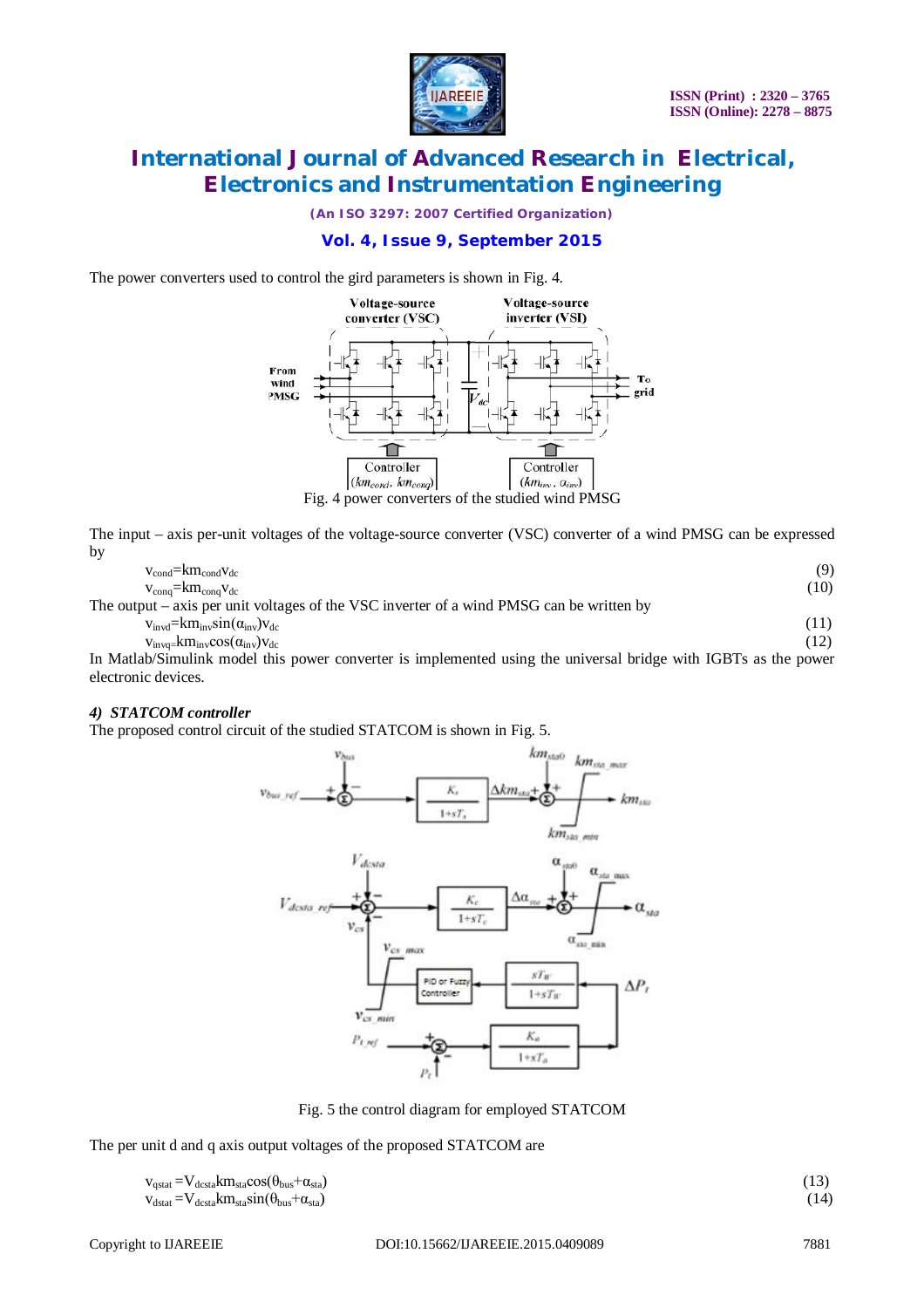

*(An ISO 3297: 2007 Certified Organization)*

#### **Vol. 4, Issue 9, September 2015**

| (15)<br>$(C_m)p(v_{\text{desta}}) = \omega_b[I_{\text{desta}}(V_{\text{desta}}/R_m)]$ |
|---------------------------------------------------------------------------------------|
|---------------------------------------------------------------------------------------|

Where

 $I_{dc} = i_{astak} K m_{sta} \cos(\theta_{bus} + \alpha_{sta}) + i_{dsta} \, km_{sta} \sin(\theta_{bus} + \alpha_{sta})$  (16) The STATCOM controllers of PID and FLC are used in this system are explained in the sections III & IV.

#### **III. PID CONTROLLER**

PID controller is one of the most common controlling devices in the market. Because of its very simple control structure and the linear control methodology, PID control is important in many industries and has been widely used in electrical, mechanical, hydraulic, fluidic, and pneumatic systems. A PID controller continuously calculates an error value as the difference between a measured process variable and a desired set point.

The STATCOM controller with PID controller is shown in fig.6.



Fig. 6 The control circuit of STATCOM using the PID controller

#### **IV. FUZZY CONTROLLER**

Since power system dynamic characteristics are complex and variable, conventional control methods cannot provide desired results. Intelligent controller can be replaced with conventional controller to get fast and good dynamic response in load frequency problems. Fuzzy Logic Controller (FLC) can be more useful in solving large scale of controlling problems with respect to conventional controller are slower. Fuzzy logic controller is designed to minimize fluctuation on system outputs. There are many studied on power system with fuzzy logic controller. A fuzzy logic controller consist of three sections namely fuzzifier, rule base and defuzzifier as shown in fig.7.



Fig. 7 Fuzzy interference system

The error e and change in error de are inputs of FLC. Two inputs signals are converted to fuzzy numbers first in fuzzifier using 49 membership functions using fuzzy logic tool box shown in table 1. The variables used for inputs are positive big(PB), positive medium(PM), positive small(PS), zero(ZR),negative Small(NS),negative medium(NM),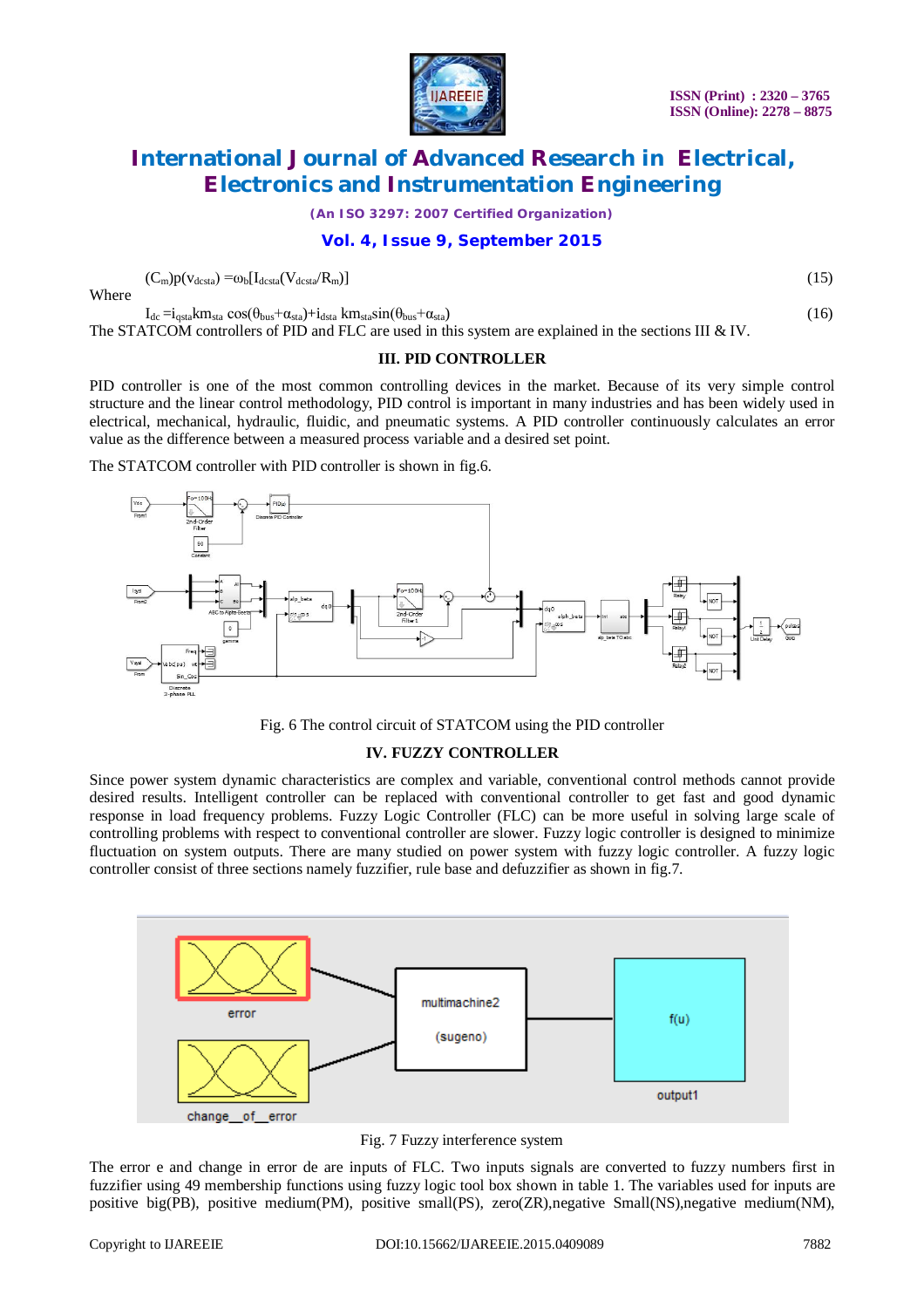

*(An ISO 3297: 2007 Certified Organization)*

### **Vol. 4, Issue 9, September 2015**

negative big(NB). The variables used for output are increase big(IB), increase medium(IM), increase small(IS), constant value(KV),decrease small(DS), decrease medium(DM), decrease big(DB). The rules will be formed according to application. Rules which had developed in FIS should be saved in a file by exporting it to file, for each and every operation with fuzzy model the FIS file with rules should import from file and should be exported to workspace then only the model will run and output will shown. The membership functions of inputs of this system are shown in fig.8.



Fig. 8 the membership functions of FLC

| Error    | PB | PM | PS   | ZR | NS | NM | NB |
|----------|----|----|------|----|----|----|----|
|          |    |    |      |    |    |    |    |
| Change   |    |    |      |    |    |    |    |
| of error |    |    |      |    |    |    |    |
| NB       | DB | DB | $DB$ | DB | DM | DS | ΚV |
| NM       | DB | DB | DB   | DM | DS | ΚV | IS |
| NS       | DB | DB | DM   | DS | ΚV | IS | IM |
| ZR       | DB | DM | DS   | KV | IS | IM | ΙB |
| PS       | DМ | DS | ΚV   | IS | ΙM | IB | ΙB |
| PM       | DS | ΚV | IS   | IΜ | IB | IB | IΒ |
| PB       | ΚV | IS | IM   | IB | IB | IB | IB |

#### Table 1: Fuzzy logic rule box

From the above rule box we can form the rule base with two inputs and one output, the rules as follows

Rule 1 : if (error is NB) and (change of error is PB) then (output is KV)

Rule 2 : if (error is NM) and (change of error is PB) then (output is IS)

Rule 3 : if (error is NS) and (change of error is PB) then (output is IM)

Rule 49: if (error is PB) and (change of error is NB) then (output is KV)

#### **V. RESULT AND DISCUSSION**

The Matlab/Simulink model is developed for the studied system with desirable ratings. The simulation diagram of the studied system is show in Fig 9.

.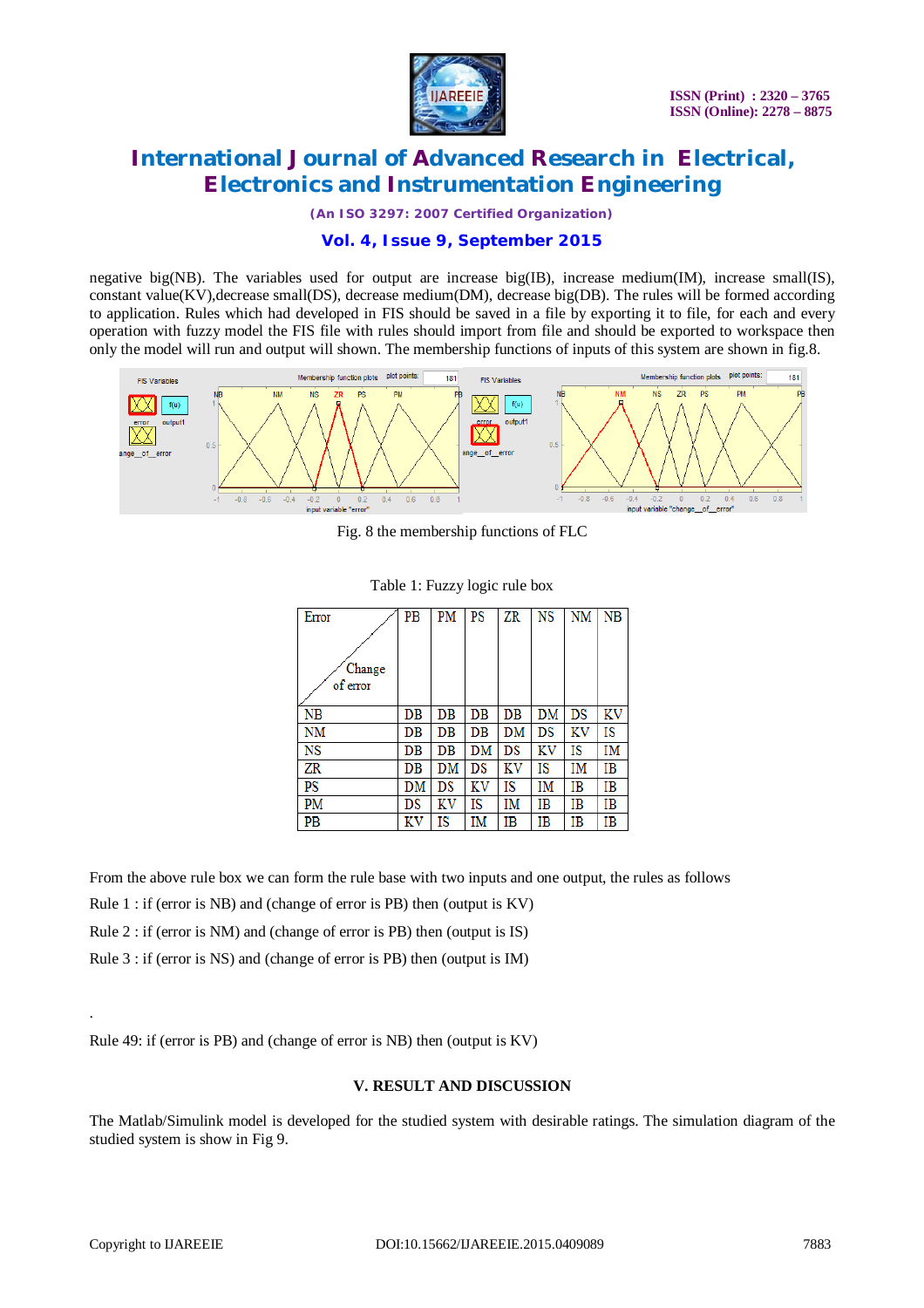

*(An ISO 3297: 2007 Certified Organization)* **Vol. 4, Issue 9, September 2015**



Fig. 9 Matlab/Simulink model of the studied system

The system is tested for dynamic response of the system by applying the fault at t=0.2s and cleared at t=0.21s.The active and reactive powers of the PMSG, STATCOM and the synchronous generator with the above disturbance are shown in the Fig. 10 to Fig.12. The rotor angle and angular velocity of the SG are shown in the Fig.12. The voltage waveforms at point of common coupling (PCC) and the STATCOM buses are shown in Fig.13.



Fig. 10 P and Q supplied by PMSG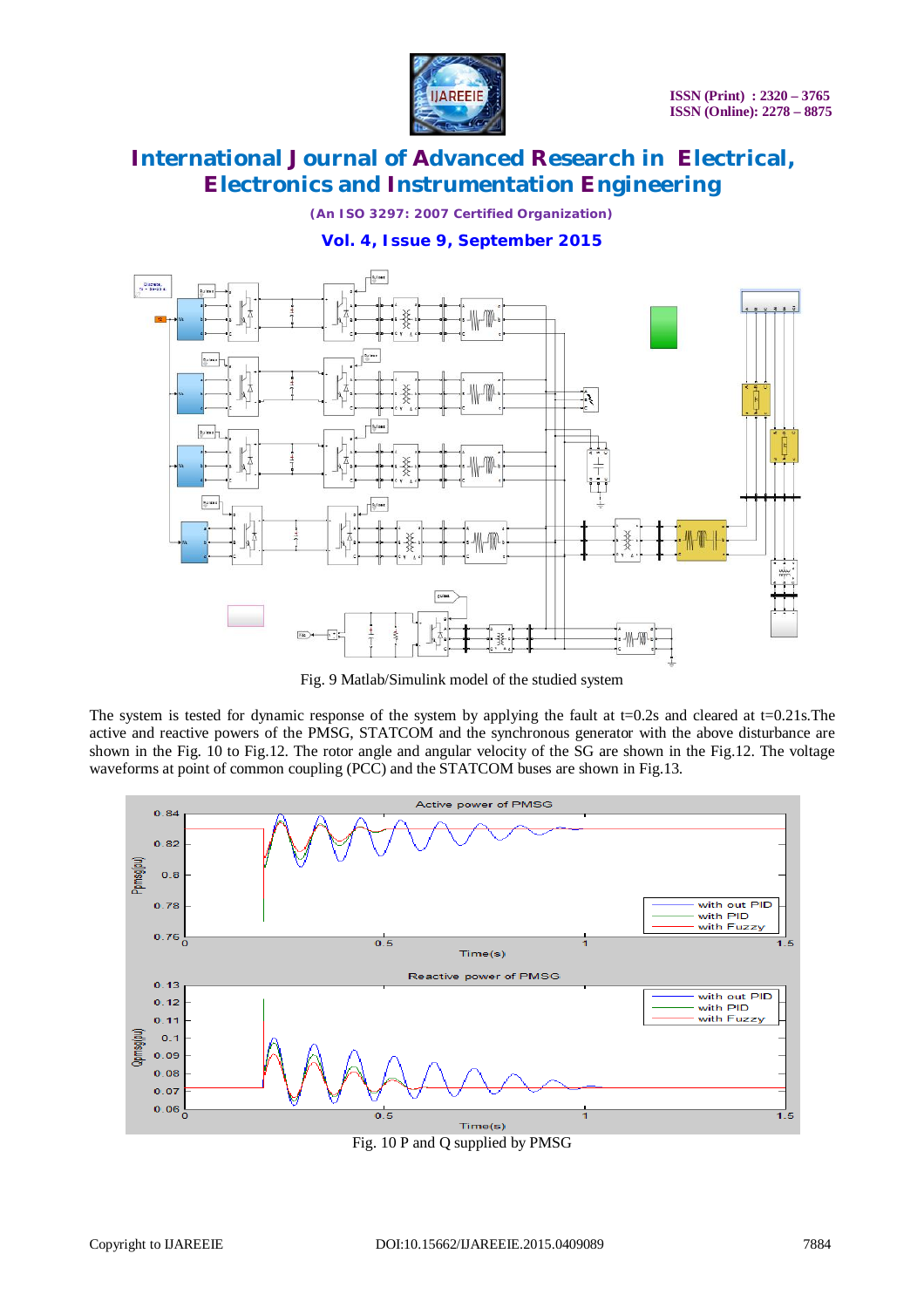

*(An ISO 3297: 2007 Certified Organization)*







 $0.2$ 

Fig. 12 rotor angle, angular velocity, P and Q of synchronous generator

with PID

 $0.2$ 

 $\begin{matrix} 0 \\ 0 \\ 0 \end{matrix}$ 

 $1.5$